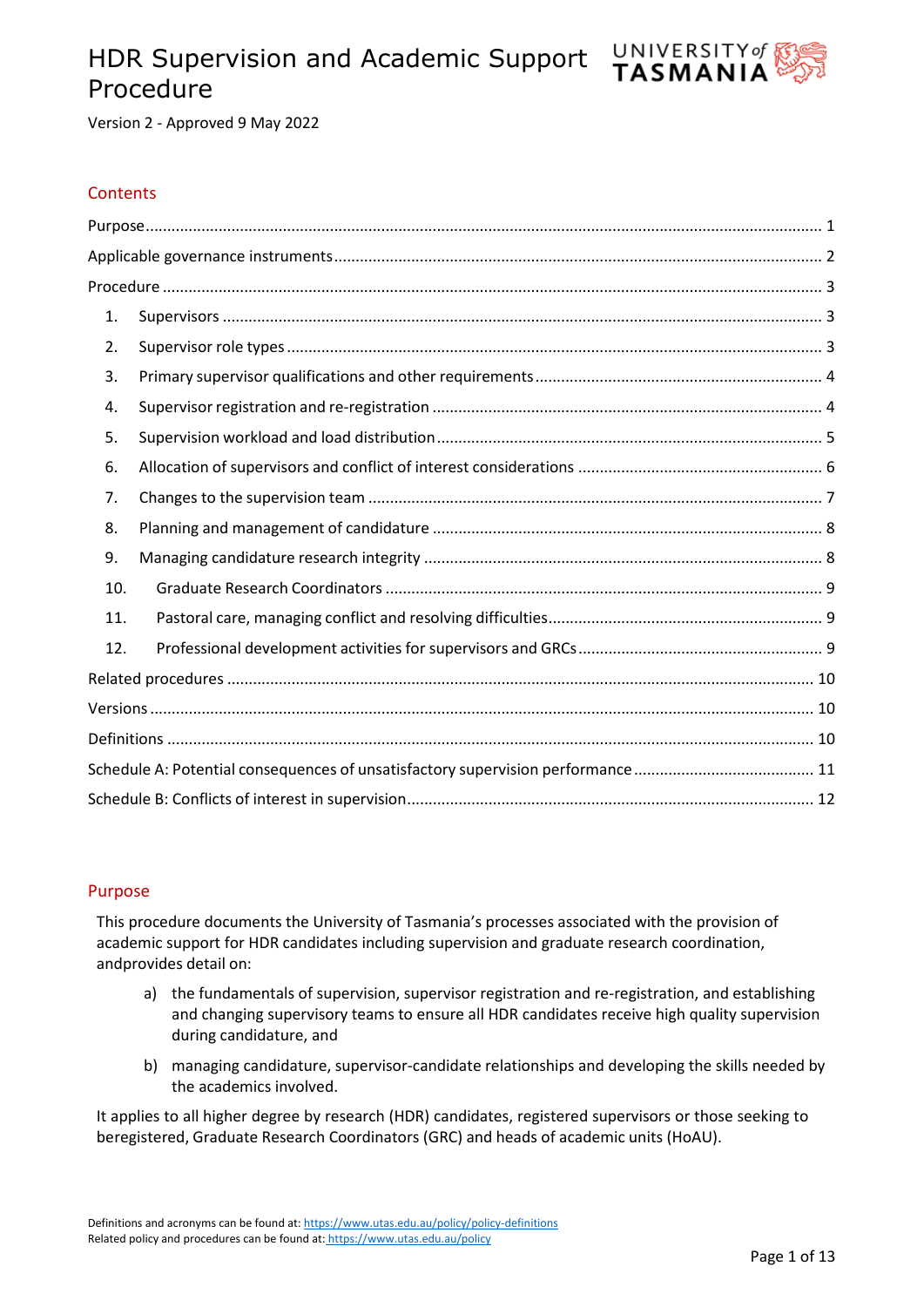# <span id="page-1-0"></span>Applicable governance instruments

| Instrument                                                                | <b>Section</b>                                            | <b>Principles</b> |
|---------------------------------------------------------------------------|-----------------------------------------------------------|-------------------|
| <b>Research Training Ordinance</b>                                        |                                                           |                   |
| <b>Research Training Policy</b>                                           | 1 Admissions and enrolment                                | 1.1               |
|                                                                           | 3 Academic support, resources and<br>intellectual climate | $3.1 - 3.2$       |
|                                                                           | 4 Candidature progression,<br>development, and completion | $4.1 - 4.4$       |
| <b>Research Policy</b>                                                    | 2 Responsible conduct of research                         | $2.1 - 2.2$       |
| <b>Compliance Policy</b>                                                  | 2 Conflict of interest                                    | 2.2               |
| <b>People Policy</b>                                                      | 2 Inclusion, diversity, and equity                        | 2.2               |
| <b>Behaviour Policy</b>                                                   | 1 Behaviour                                               | 1.1               |
| <b>Data and Information Governance Policy</b>                             | 1 Privacy                                                 | 1.1               |
| <b>Education Services for Overseas Students (ESOS)</b><br>Act (2000)      |                                                           |                   |
| The Australian Code for the Responsible Conduct<br>of Research (2018)     |                                                           |                   |
| <b>ACGR Principles for Respectful Supervisory</b><br><b>Relationships</b> |                                                           |                   |
| Higher Education Support Act (2003)                                       |                                                           |                   |
| <b>Australian Qualifications Framework</b>                                |                                                           |                   |
| University of Tasmania Act (1992)                                         |                                                           |                   |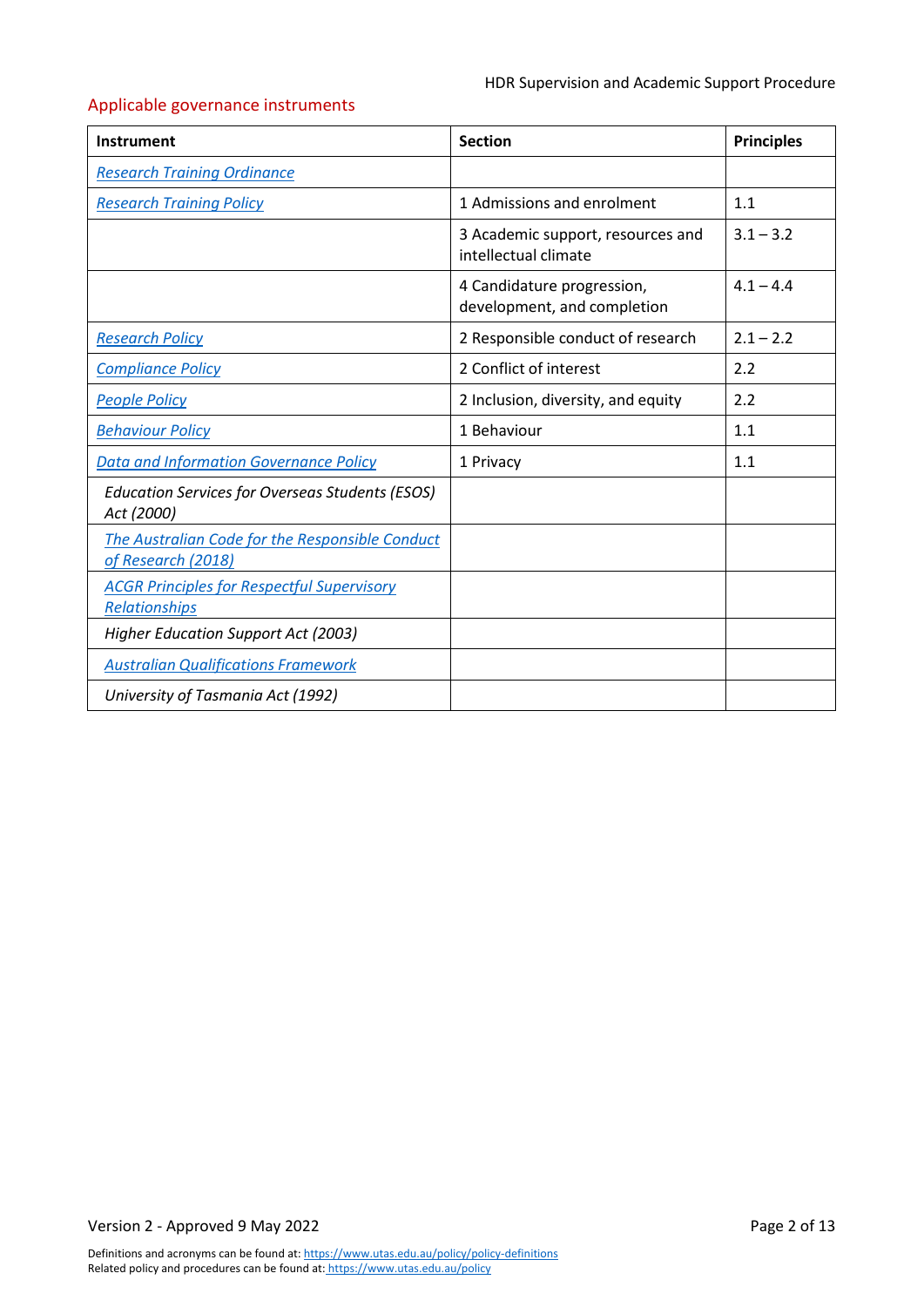## <span id="page-2-0"></span>Procedure

### <span id="page-2-1"></span>**2. Supervisors**

- 2.1. Supervisors will be responsible for guiding and encouraging a candidate to develop a thesis to a standard consistent with the *Australian Qualifications Framework* and in accordance with the *Research Training Ordinance* relevant to the discipline and appropriate for the degree.
- 2.2. Supervisors will be the primary sources of support and expert guidance to HDR candidates.
- 2.3. Supervisors and GRCs will be expected to understand and comply with all relevant University delegations, ordinances, policies, procedures, and codes of conduct relating to research, research supervision and candidature management.
- 2.4. All supervisors will be responsible for guiding candidates conduct in accordance with the *Australian Code for the Responsible Conduct of Research* and forsupporting opportunities for:
	- a) the production of high-quality research outputs based on the candidates' research
	- b) professional development, and
	- c) end-user engagement.
- 2.5. Supervisors will be responsible for maintaining a high quality of supervision and are bound by the *University Behaviour Policy*.

#### <span id="page-2-2"></span>**3. Supervisor role types**

- 3.1. A *primary supervisor* is an academic employee of the University, who will be responsible for ensuring a candidate is aware of and understands all academic, administrative, and regulatory requirements they must meet. A primary supervisor will provide leadership to the HDR supervisory team. They will ensure a candidate receives appropriate guidance in their project and support toward successful completion of their thesis and its examination.
- 3.2. A *co-supervisor* is an academic employee of the University or adjunct or clinical title holder who will work closely with a primary supervisor to support, guide, and advise a candidate in the conduct of their research project drawing on their specific research expertise.
- 3.3. An *experienced supervisor* is an academic employee of the University or adjunct or clinical title holder who will fulfil a mentoring role to less experienced supervisors on the supervisory team. They will have at least two years supervision experience and have been on a supervisory team that has supervised at least one HDR candidate to submission of a pass grade thesis within the maximum degree period.
- 3.4. A *research advisor* will provide specialist knowledge and/or expertise to a candidate, although they may not be active in research. A research advisor may be internal or external to the University (such as an industry partner), is not a registered supervisor and is not required to meet the supervisor registration eligibility criteria.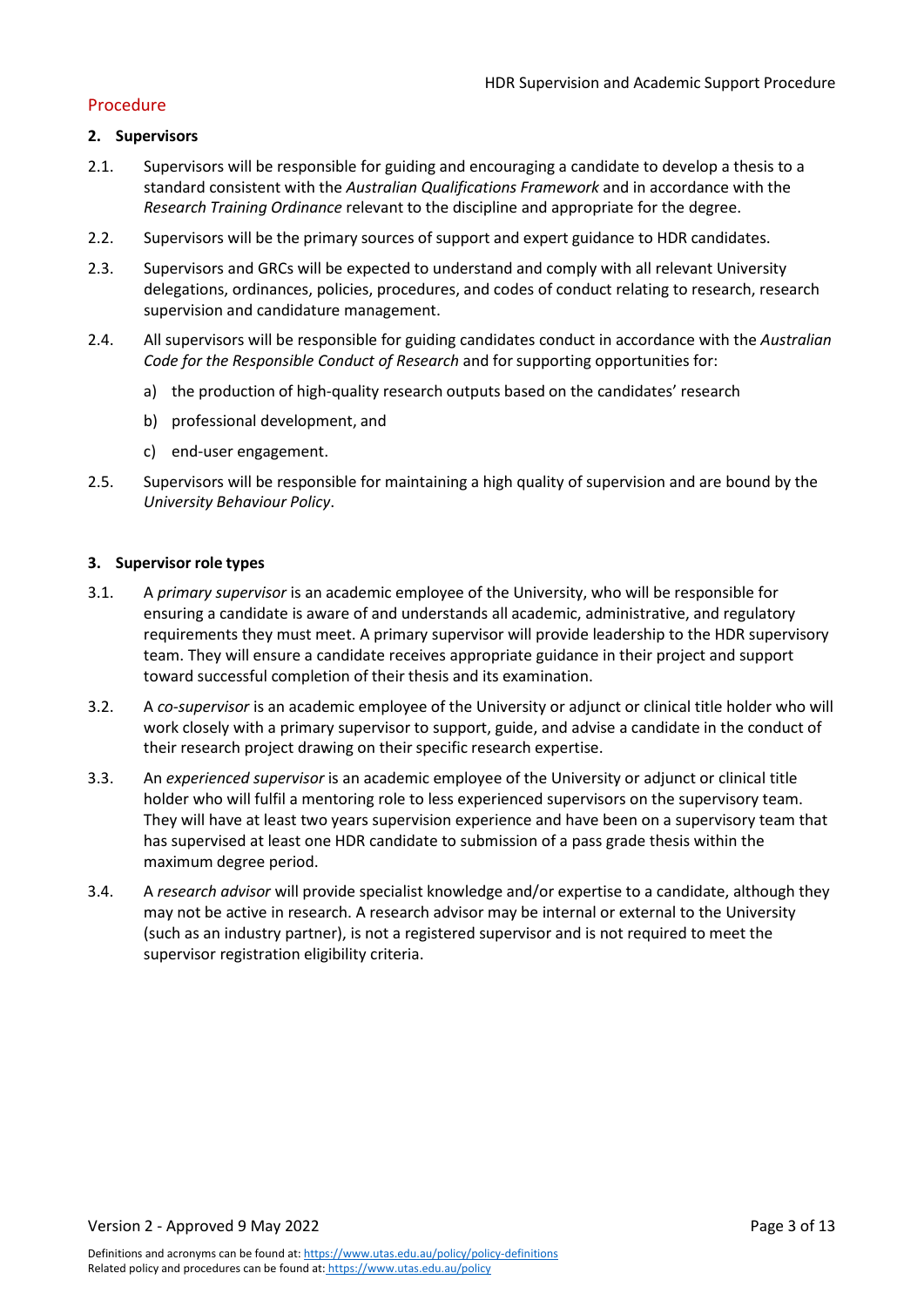## <span id="page-3-0"></span>**4. Primary supervisor qualifications and other requirements**

- 4.1. As a primary supervisor, a person will be all of the following:
	- a) a permanent or contract academic employee of the University whose tenure is reasonably expected to exceed the duration of candidature<sup>[1](#page-3-2)</sup> for all students under their supervision
	- b) meet the eligibility conditions specified in the Research Training Ordinance and be an active registered supervisor
	- c) have relevant research expertise, be active in research in the same or related discipline as the candidate's project, and have reportable research outputs in the relevant disciplinary area at the time of appointment as supervisor of a candidate, and
	- d) be informed and trained on the Australian standards for research integrity, ethics, and safety relevant to their field of research in accordance with the [University's Responsible Conduct of](https://www.utas.edu.au/research-admin/research-integrity-and-ethics-unit-rieu/research-integrity/university-of-tasmania-responsible-conduct-of-research-framework) [Research Framework.](https://www.utas.edu.au/research-admin/research-integrity-and-ethics-unit-rieu/research-integrity/university-of-tasmania-responsible-conduct-of-research-framework)
- 4.2. A supervisor will normally not be permitted to be the primary supervisor for more than the equivalent of seven (7) full-time candidates<sup>2</sup>.
- 4.3. A primary supervisor will not normally be an adjunct or clinical title holder.
- 4.4. In exceptional circumstances where deemed in the best interest of a candidate, an academic unit may request approval from the Dean of Graduate Research for an adjunct or clinical title holder to act as primary supervisor. This request will:
	- a) be made in writing by the HoAU, and
	- b) include a statement of support and justification.

#### <span id="page-3-1"></span>**5. Supervisor registration and re-registration**

- 5.1. Academics who seek to supervise HDR candidates must apply to be admitted to the Register of Supervisors (Register) by submitting the Supervisor [Registration](https://utas1.service-now.com/selfservice?id=sc_cat_item&sys_id=29fa8bbcdb34a3006223147a3a961999) form.
- 5.2. A supervisor registration or re-registration application will be endorsed by the HoAU and approved by the Dean of Graduate Research.
- <span id="page-3-4"></span>5.3. When determining eligibility to be registered or re-registered as a supervisor, the HoAU and the Dean of Graduate Research will, inaccordance with the Research Training Ordinance, consider:
	- a) the nature of the person's association with the University
	- b) academic qualifications
	- c) research activity, and
	- d) supervisory performance (for re-registration).

Version 2 - Approved 9 May 2022 **Page 4 of 13** 

<span id="page-3-2"></span> $1$  The University is supportive of Early Career Researchers (ECRs) becoming primary supervisors, where their expertise aligns with that of the candidate's research, and that they are appropriate supported with an Experience supervisor. Supervisory team constructs are the remit of the Academic Unit, and it is the Head of Academic Unit that approves those teams, endorsing a contact ECR to be primary supervisor fits within that remit.

<span id="page-3-3"></span> $2$  Equivalent of seven (7) full-time candidates means, for example, if all primary supervised candidates were at a 50% load, this totals 14 candidates, or if candidates were at a load of 70%, this totals 10 candidates. This calculation does not formally include co-supervisions, however the HoAU should take the full load (primary and cosupervisions) of anacademic into account.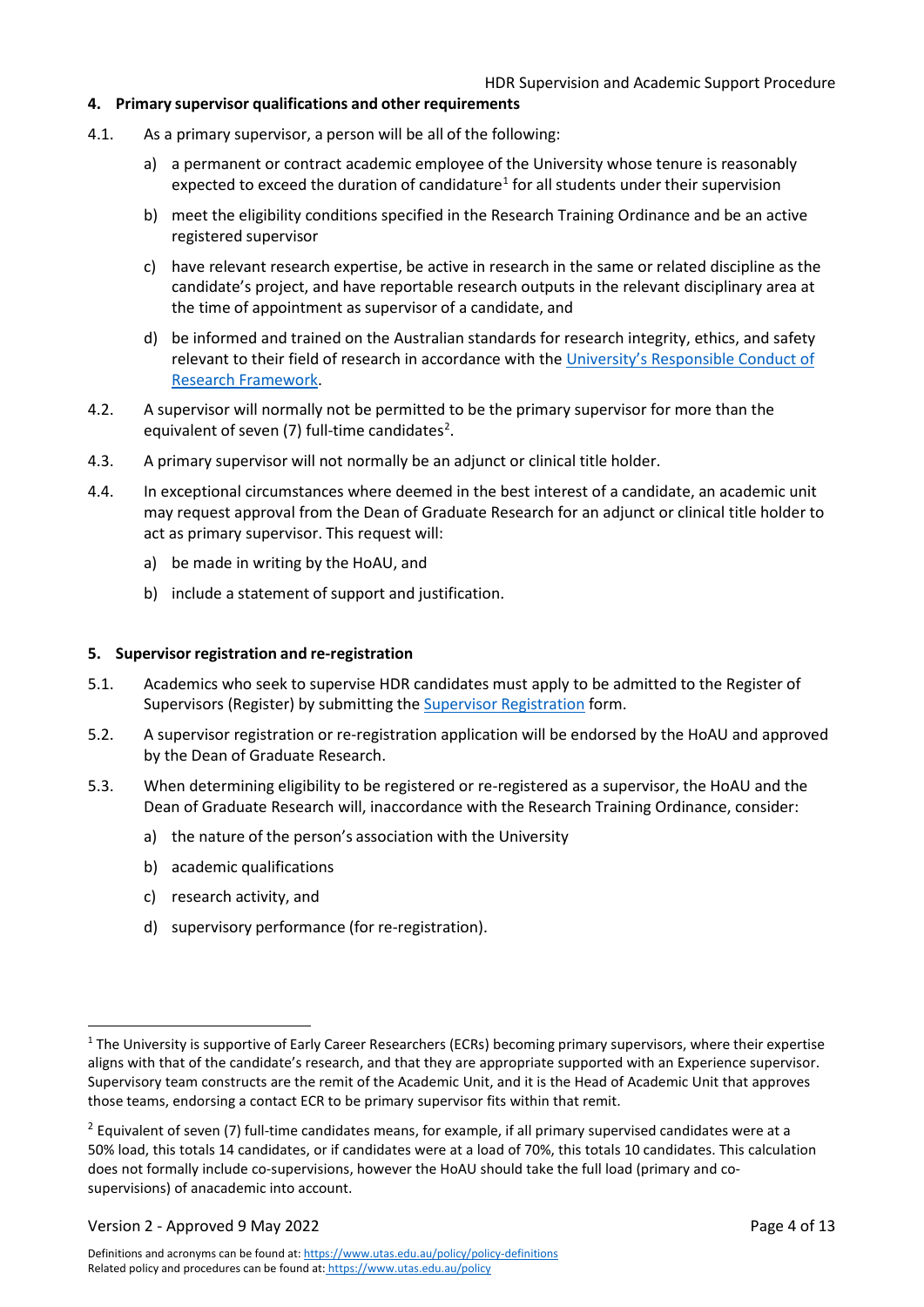#### HDR Supervision and Academic Support Procedure

- 5.4. Applications to waive any of the criteria set out in Sectio[n 4.3 w](#page-3-4)ill be recommended by the HoAU based on evidence of research and supervisory performance and/or capability, and be approved by the Dean of Graduate Research.
- 5.5. Professional staff and external research advisors who seek to become formal, registered supervisors of HDR candidates will be required to apply for adjunct or clinical title status prior to registering as a supervisor in accordance with the *Adjunct and Clinical Title Holders Procedure*.
- 5.6. A supervisor will be registered for a maximum period of seven years, at which time registration will lapse.
- 5.7. A supervisor with a lapsed registration will need to apply for supervisor [re-registration.](https://utas1.service-now.com/selfservice?id=sc_cat_item&sys_id=d2044a20dbf0a3003fb964a14a96192f)
- 5.8. Where a supervisor with lapsed registration does not re-register within four weeks of registration lapsing, and the supervisor has actively enrolled candidates, the GRC will advise the supervisor to re-register. Where a supervisor does not act on that advice the HoAU will make arrangements to find alternative supervision for affected HDR candidates.
- 5.9. The Dean of Graduate Research will regularly monitor and review supervision performance.
- 5.10. The Dean of Graduate Research, on advice from the HoAU, will consider a report of unsatisfactory performance of a supervisor and take action in accordance with the *Research Training Ordinance*  and *Schedule A:Potential consequences of unsatisfactory supervision performance*.

#### <span id="page-4-0"></span>**6. Supervision workload and load distribution**

- 6.1. The HoAU will be accountable for the workload allocation for supervision of all candidates enrolled within their academic unit of enrolment.
- 6.2. Supervisor load distribution within a supervisory team (totalling 100 percent for each HDR candidate) will be negotiated amongst the supervisory team and endorsed by the HoAU and should reflect percentage contribution to supervision of the HDR candidate.
- 6.3. The primary supervisor will have a load of a least 50 percent with the remaining load being split with the other member(s) of the supervisory team.
- 6.4. Supervision teams will be comprised of teams of two or three supervisors, where the primary supervisor has at least 50 percent of the supervisory load and no co-supervisor has less than 20 percent of the supervisory load
- 6.5. Requests can be made to the Dean of Graduate Research for teams of 4 supervisors, where a fourth supervisor is;
	- a) critical to the successful supervision of the project, AND
	- b) representing a key research-end user involved in the project, or the project involves two or more University of Tasmania Colleges
- 6.6. In the case of 4 supervisors, the primary will be 40 percent and each co-supervisor will be 20 percent
- 6.7. Except where approved by the Dean of Graduate Research, no supervisor will have less than 20 percent load share.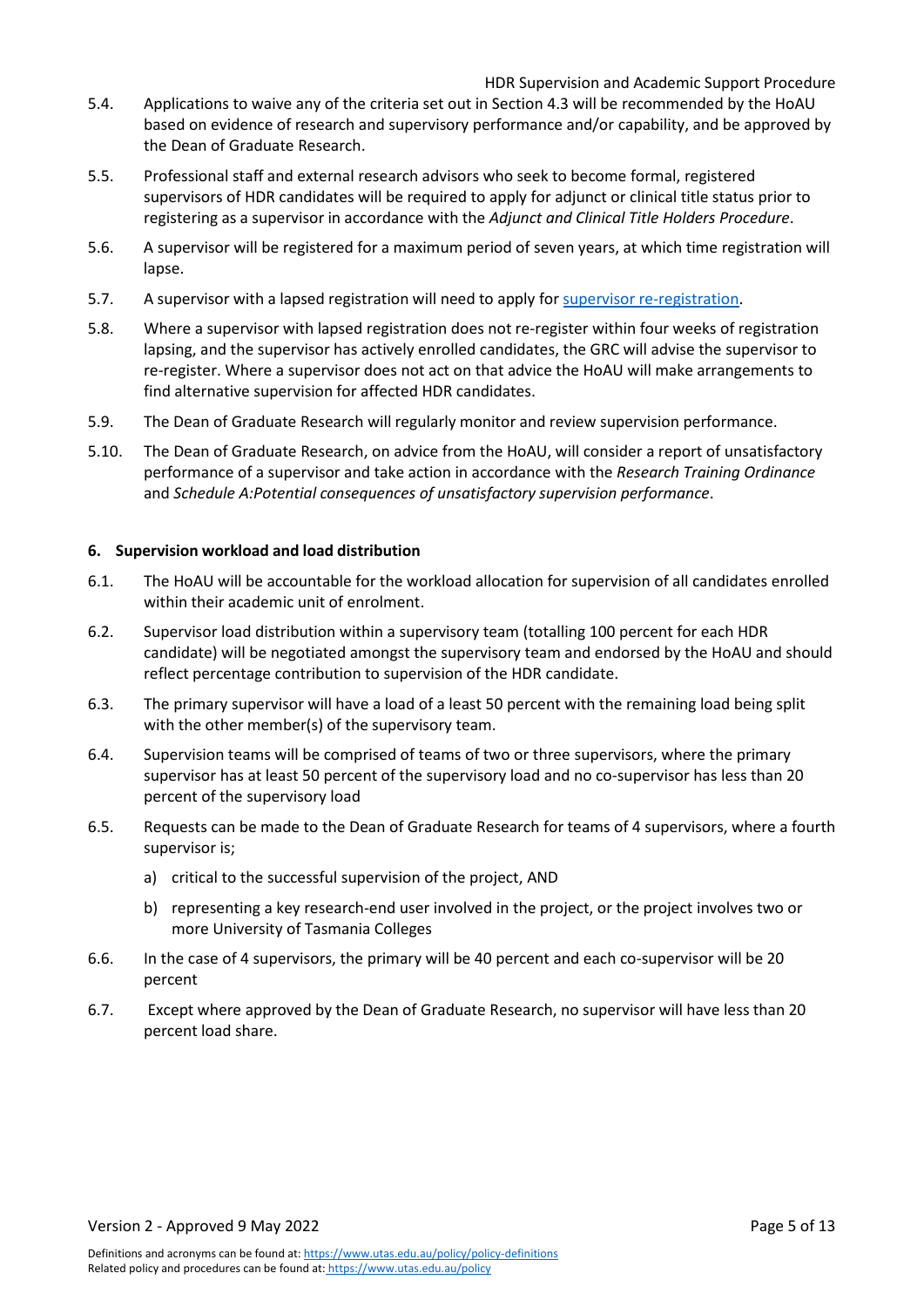## HDR Supervision and Academic Support Procedure

## <span id="page-5-0"></span>**7. Allocation of supervisors and conflict of interest considerations**

- 7.1. The HoAU will be responsible for assessing the suitability of and approving an HDR candidate's
- 7.2. supervisory team.
- 7.3. The candidate and primary supervisor will be from the same academic unit of enrolment.
- 7.4. Where the primary supervisor has not supervised a candidate throughout their candidature to successful completion, the HoAU will ensure that at least one experienced supervisor is included in the team as a co-supervisor to provide mentoring, guidance and support.
- <span id="page-5-2"></span>7.5. Members of a candidate's academic support structure (ie supervisory team members including Research Advisors and the GRC) will not include anyone that is a spouse, partner, family member or other close associate deemed to have a major actual, perceived or potential conflict of interest that may influence the supervisory practice.
- <span id="page-5-3"></span>7.6. If a close personal or intimate relationship develops between a staff member and a candidate, it will be declared in accordance with the *Behaviour Policy* and *Conflict of Interest Procedure*. Appropriate management strategies will be required to be put into place to avoid or mitigate the risks of power imbalance or other consequences.
- 7.7. In accordance with the *Research Training Ordinance* and *Schedule B: Conflicts of Interest in Supervision*, actual, perceived and potential conflicts of interest within and between supervisors and/or the candidate will be:
	- a) avoided where possible, or
	- b) declared and managed appropriately, in accordance with the *Conflict of Interest Procedure*.
- 7.8. Where such actual, perceived or potential conflict exists on a candidate's supervisory team:
	- a) a supervisor who is free of any conflict of interest will be a part of the supervisory team
	- b) the proposed supervisory team, in consultation with the candidate and GRC, will complete the University Conflict of Interest Declaration Form and a Supervision Conflict of Interest Management Action Plan, and
	- c) supervision by a supervisor who has declared a conflict of interest will only continue where the candidate has agreed to the supervision arrangements and the terms of the Supervision Conflict of Interest Management Action Plan.
- 7.9. When approving an HDR candidate's supervisory team, the HoAU will ensure that:
	- a) each member of the proposed supervisory team:
		- i. is registered as supervisor
		- ii. has a workload and terms of employment that allow them to supervise HDR candidates,and
		- iii. has no candidates' overtime, unless with good cause<sup>[3](#page-5-1)</sup>, and
	- b) the HDR candidate's supervisory team will:
		- i. meet the eligibility criteria in accordance with the Research Training Ordinance
		- ii. be willing to supervise the candidate
		- iii. have sufficient and relevant experience in the candidate's research topic, and

Version 2 - Approved 9 May 2022 **Page 6 of 13** 

<span id="page-5-1"></span> $3$  with good cause' – i.e. you do not want to penalise supervisors who have taken on complex candidatures, you dohowever want to ensure the supervisors who are not adequately monitoring candidates do not take any further candidates onuntil they are resolved.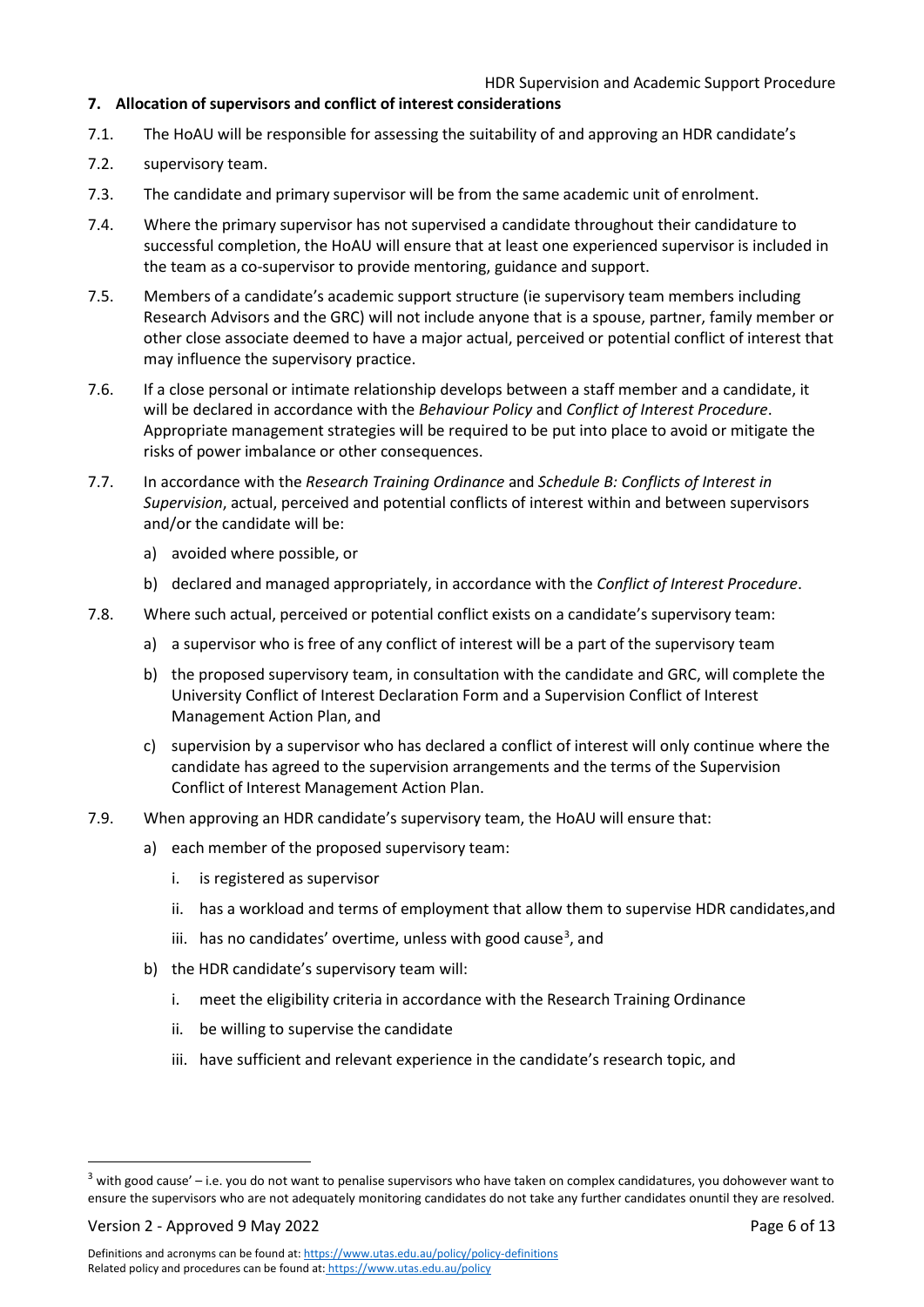- iv. not have a conflict, or if so, declare and complete a Conflict of Interest Declaration form and put in place an action plan to manage any conflict of interest, as set out in Section [6.4](#page-5-2) and [6.5](#page-5-3) of this procedure.
- 7.10. Allocation of a candidate's supervisory team will be finalised before an offer of admission can be made.
- 7.11. If, between offer and commencement, a primary supervisor is no longer available to supervisor a HDR candidate, the academic unit will ensure suitable arrangements for ongoing supervision are in place and that they are agreed to by the applicant before they commence.
- 7.12. where a new supervision arrangement is agreed to, a new letter of offer will be issued in accordance with the *HDR Admissions, Selection & Enrolment Procedure*.
- 7.13. where the academic unit is unable to provide suitable supervision arrangements, the letter of offer may be withdrawn in accordance with the *Research Training Ordinance*.

#### <span id="page-6-0"></span>**8. Changes to the supervision team**

- 8.1. A candidate may request a change to their supervision arrangements, by submitting the [Change](https://utas1.service-now.com/selfservice?id=sc_cat_item&sys_id=a2d18ba4db5debc03fb964a14a961950) [Supervisory](https://utas1.service-now.com/selfservice?id=sc_cat_item&sys_id=a2d18ba4db5debc03fb964a14a961950) Team form.
- 8.2. To support continuity of supervision through the Confirmation of Candidature milestone, a request to change supervisory arrangements in the three months prior to, and during the Confirmation of Candidature period will not normally be approved.
- 8.3. The HoAU, on advice from the GRC, may instruct GRO to action a change in supervision arrangements in cases where:
	- a) poor performance or concerns regarding staff conduct are identified
	- b) after attempts to resolve difficulties have been exhausted and there is an irrevocable breakdown in a candidate-supervisor relationship
	- c) a supervisory team of a candidate is no longer fit-for-purpose
	- d) a supervisor ceases their employment with the University before the candidate completes their HDR degree
	- e) a primary supervisor is unavailable for two or more consecutive months and a temporary primary supervisor is required to ensure ongoing management of candidature, or
	- f) a supervisor has been removed from the Register by the Dean.
- 8.4. A change in primary supervisor may be permanent or temporary.
- 8.5. An application to change the supervisory team arrangements will be required to be endorsed bythe new primary supervisor, GRC, and HoAU.
- 8.6. Where supervisors from multiple academic units of enrolment are nominated, the HoAU for each nominated supervisor will provide their endorsement before the change is made.
- 8.7. If a permanent change in a supervision team results in a new primary supervisor being appointed from a different academic unit of enrolment, a candidate's enrolment will be transferred to that academic unit as set out in the *HDR Candidature Management and Enrolment Variation Procedure*.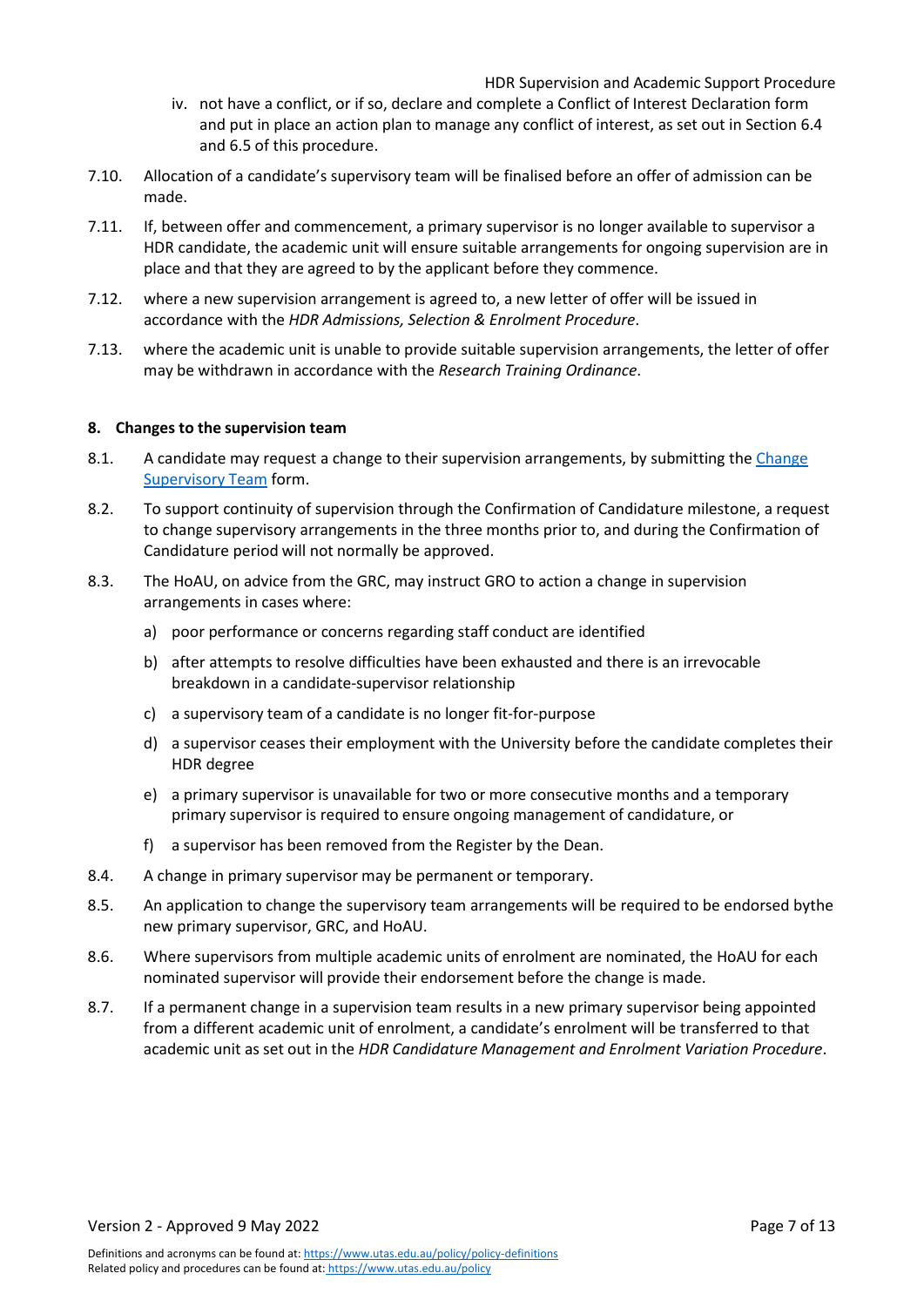#### <span id="page-7-0"></span>**9. Planning and management of candidature**

- 9.1. The responsibilities and expectations of each supervisor, and the team collectively, will be discussed and established with the candidate as early as possible in candidature..
- 9.2. A primary supervisor, or co-supervisor/s, if they are absent, will meet with the candidate regularly (physically or electronically) and document the meetings.
- 9.3. Where a supervisor has not been able to contact a candidate for more than two weeks following a scheduled meeting, they will advise the GRC, who will attempt to contact the candidate. If after a further week, the GRC has not been able to contact the candidate they will advise the HoAU and GRO. GRO will then advise the candidate that their enrolment is at risk of cancellation in accordance with the *Research Training Ordinance*.
- 9.4. A primary supervisor will ensure the candidate is aware of and understands the compulsory requirements of candidature and when they must be completed including:
	- a) the Candidate Induction module
	- b) research integrity and ethics module
	- c) work health and safety module
	- d) human/animal ethics training (where relevant)
	- e) the research plan
	- f) relevant coursework
	- g) confirmation of candidature, and
	- h) the annual reviews of progress.
- 9.5. Supervisors will give advice on the necessary completion dates of successive stages of work and will monitor tangible evidence of a candidate's progress against agreed project milestones, so that the thesis may be submitted within the maximum degree period, consistent with the *HDR Academic Progress Procedure*.
- 9.6. Supervisors will ensure that candidates have received appropriate training in safe working practices relevant to the field of research and that they adhere to the relevant guidelines established by the University.

#### <span id="page-7-1"></span>**10. Managing candidature research integrity**

- 10.1. Supervisors will ensure candidates are aware of the [research](https://www.utas.edu.au/research-admin/research-integrity-and-ethics-unit-rieu/research-integrity/university-of-tasmania-responsible-conduct-of-research-framework) and [academic](https://www.utas.edu.au/students/learning/academic-integrity) integrity requirements of the University and assist candidates to understand the application of those requirements to their research.
- 10.2. Supervisors will be responsible for providing candidates with guidance in all matters relating to responsible research conduct in accordance with the *Research Policy*, and the *Australian Code for theResponsible Conduct of Research.*
- 10.3. Supervisors will inform themselves of the risks involved in their candidate's research and assist candidates to carry out appropriate risk assessments as required by law or University ordinance, policy, and procedure.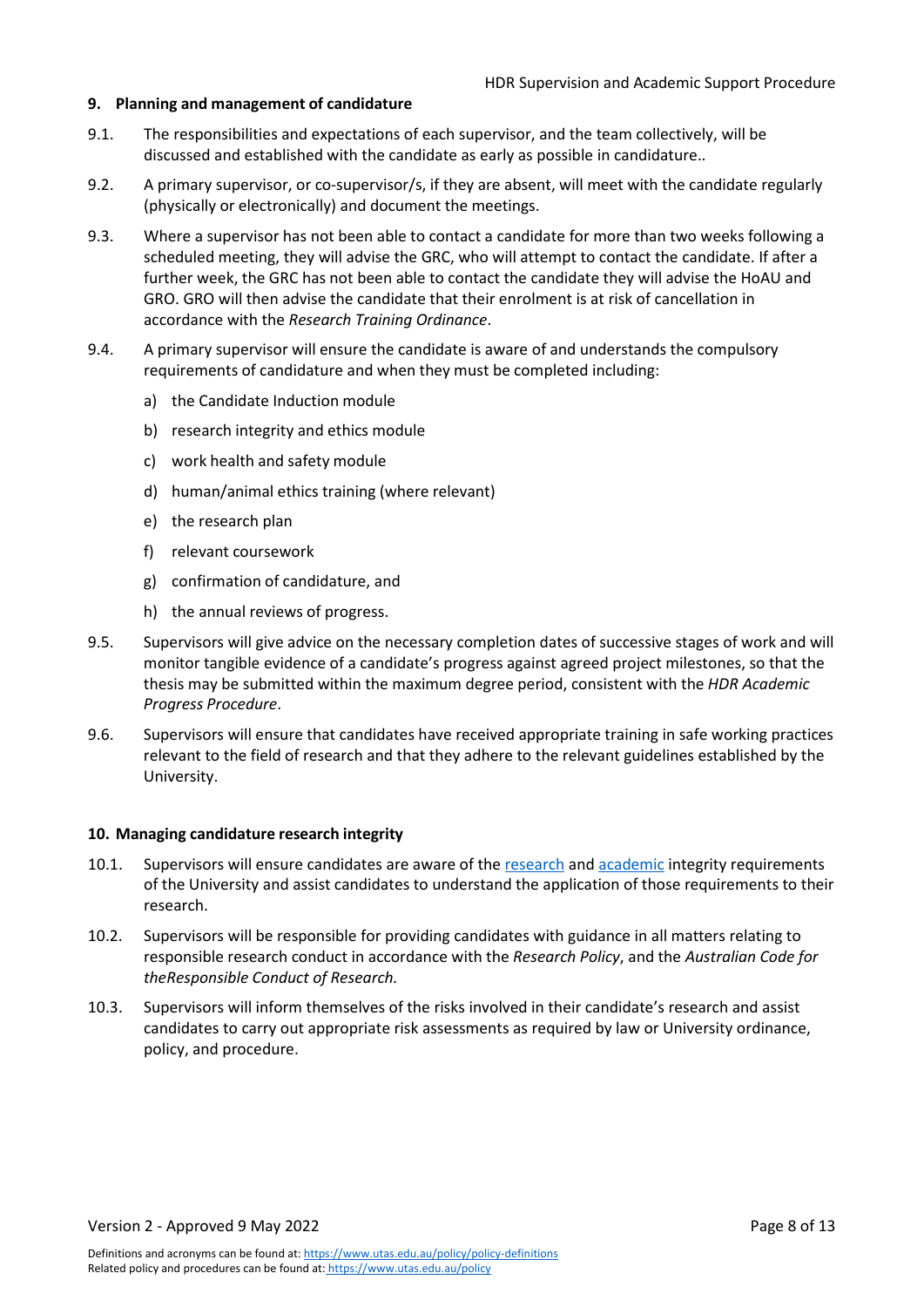#### <span id="page-8-0"></span>**11. Graduate Research Coordinators**

- 11.1. Graduate Research Coordinators (GRC) will be appointed in each academic unit in accordance with the *Research Training Ordinance*.
- 11.2. A GRC will have advanced knowledge of University delegations, ordinances, policies, procedures, and codes of conduct relating to research, research supervision and candidature management.
- 11.3. The nomination of a GRC will be made using the GRC [Nomination](https://utas1.service-now.com/selfservice?id=sc_cat_item&sys_id=11b71196db51e7046223147a3a96191a) form, and endorsed by the HoAU.
- 11.4. The Dean will appoint the HoAU nominee where the conditions are met in accordance with the *Research Training Ordinance* and they are of the view the nominee is otherwise capable of fulfilling the role.
- 11.5. If the Dean does not appoint the HoAU nominee, the HoAU will nominate another suitably qualified academic in accordance with *Research Training Ordinance*.
- 11.6. Where an academic unit has more than one GRC, each GRC will act as an alternate for the other.
- 11.7. Where an academic unit has only one GRC, the HoAU will nominate an appropriately qualified member of academic staff to act as an alternate GRC.

#### <span id="page-8-1"></span>**12. Pastoral care, managing conflict and resolving difficulties**

- 12.1. Supervisors will provide broad pastoral care and support to manage conflicts and resolve difficulties..
- 12.2. Where possible, candidates should work with their primary supervisor to resolve issues of concern as soon as they arise during their candidature.
- 12.3. Candidates may also take advice and seek support from the Postgraduate Advocate of the Tasmania University Student Association and the Safe and Fair Community Unit. Student support resource contact details and information is available from the [Safety, Health and Wellbeing](https://www.utas.edu.au/students/shw) website.
- 12.4. An Aboriginal and Torres Strait Islander candidate may access advice and support from the Office of the Pro-Vice Chancellor of Aboriginal Leadership for any matters concerning their candidature.
- 12.5. Where a candidate has been unable to resolve a problem/s with their supervisor/s, they should continue to seek to resolve the problem/s by working with the following in the order presented:
	- a) GRC
	- b) HoAU
	- c) Associate Dean Research Performance.
- 12.6. If a candidate is still unable to resolve the issues of concern, a formal complaint should be directed through the Safe and Fair [Community Unit](https://www.utas.edu.au/students/shw/safe-fair-community-unit) portal.

#### <span id="page-8-2"></span>**13. Professional development activities for supervisors and GRCs**

- 13.1. A person new to supervision will complete a supervision training program within 12 months of their entry on the Register.
- 13.2. Registered supervisors will participate in at least one supervision professional development opportunity per annum.
- 13.3. Registered supervisors who are not employees of the University are encouraged to participate in professional development activities offered at the University.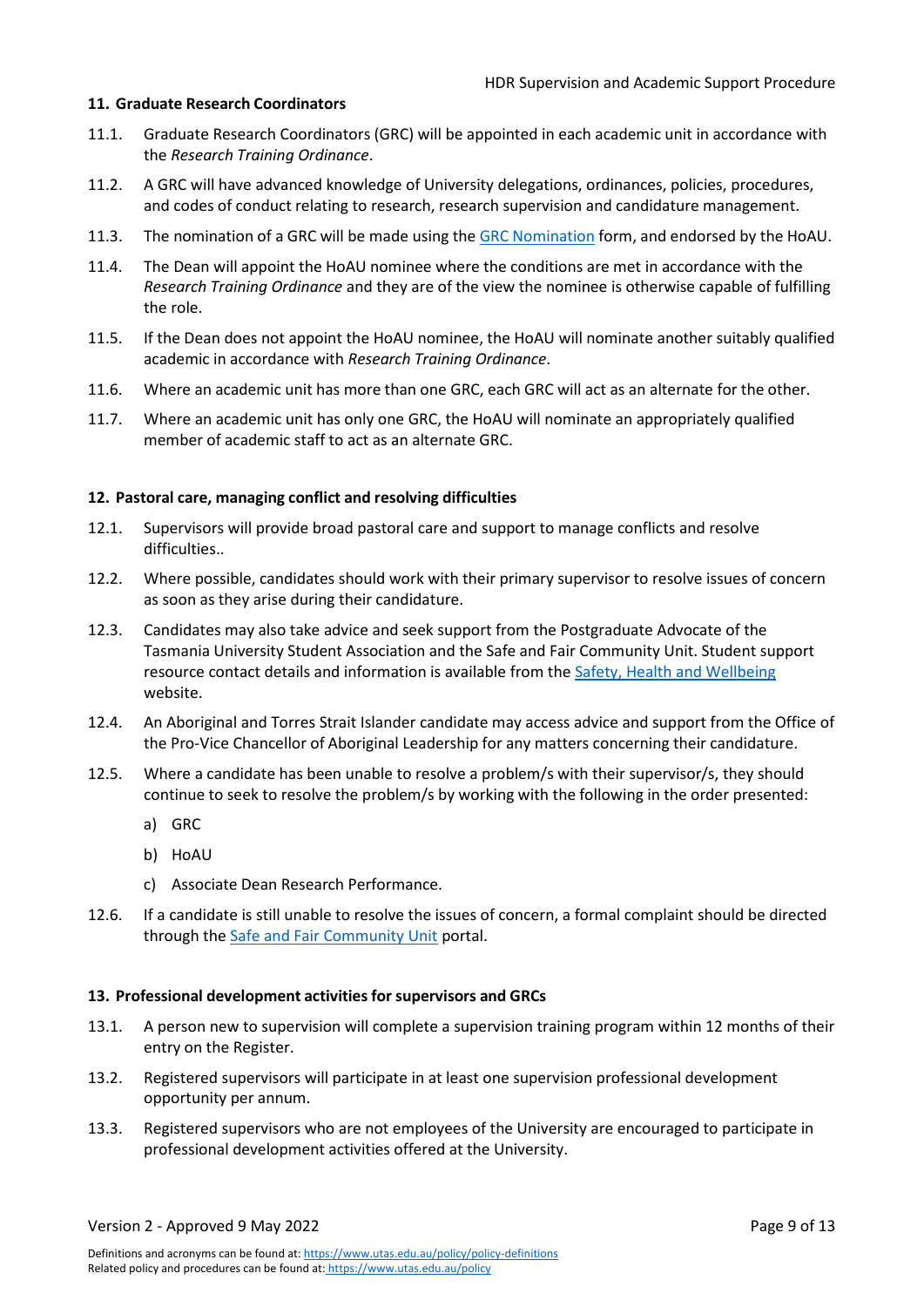## <span id="page-9-0"></span>Related procedures

*HDR Admissions & Enrolment Procedure*

*HDR Candidature Management & Enrolment Variation Procedure*

*HDR Academic Progress Procedure*

*Adjunct and Clinical Title Holders Procedure*

*Conflict of Interest Procedure*

*Behaviour Procedure*

*Research Ethics Procedure*

*Authorship Procedure*

*Research Data Management Procedure*

*Open Access Procedure*

*Research Integrity Complaints Procedure*

## <span id="page-9-1"></span>Versions

| <b>Version</b> | <b>Action</b> | <b>Approval Authority</b>            | <b>Responsible Officer/s</b> | Approval<br><b>Date</b> |
|----------------|---------------|--------------------------------------|------------------------------|-------------------------|
|                | Approved      | Deputy Vice-Chancellor<br>(Research) | Dean of Graduate Research    | 9 May<br>2022           |
|                | Approved      | Deputy Vice-Chancellor<br>(Research) | Dean of Graduate Research    | 1 Dec<br>2020           |

#### <span id="page-9-2"></span>Definitions

Candidate [Management](http://www.utas.edu.au/policy/policy-definitions/definitions/candidate-management-advisor) Advisor | [overtime](http://www.utas.edu.au/policy/policy-definitions/definitions/overtime)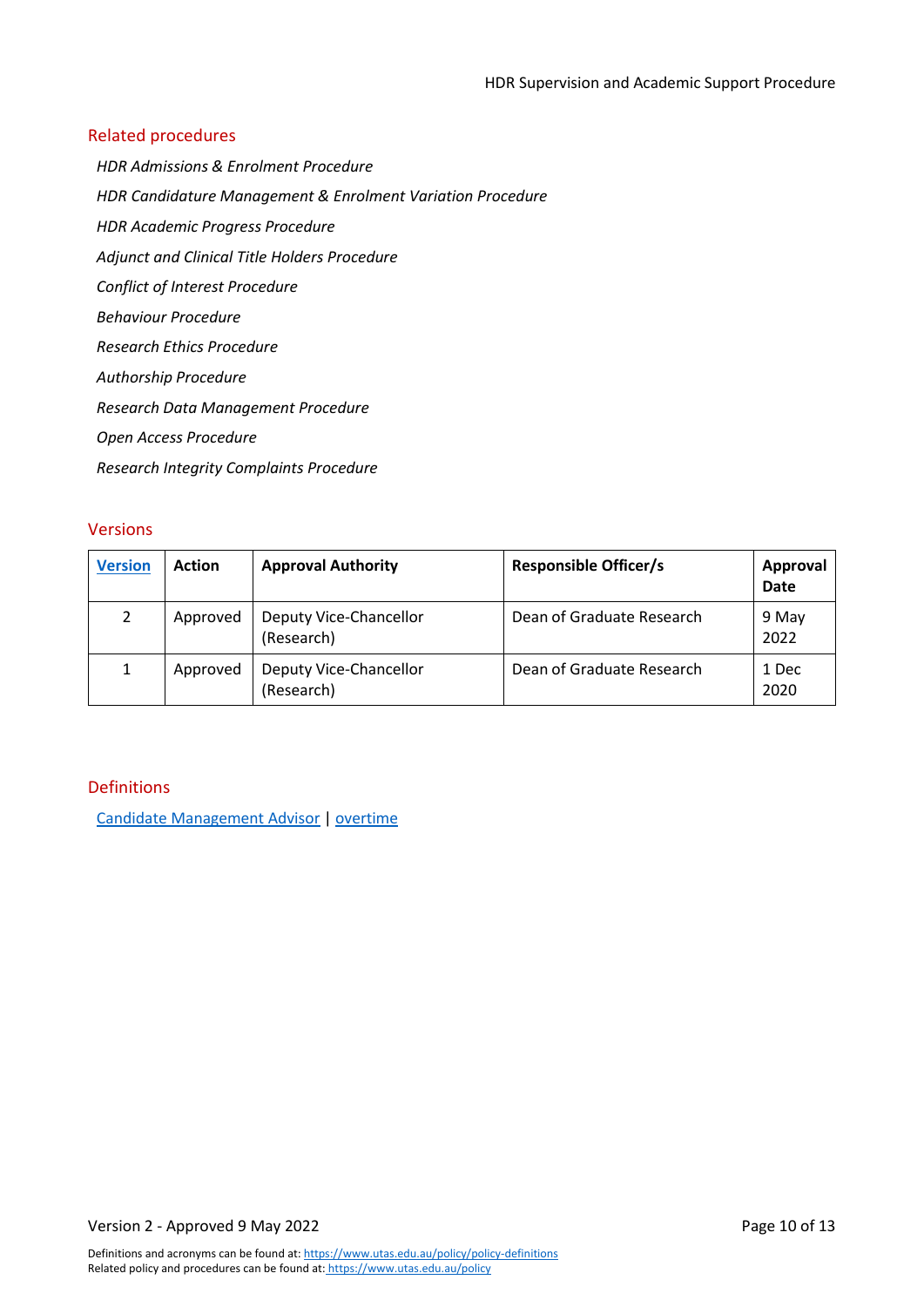# <span id="page-10-0"></span>Schedule A: Potential consequences of unsatisfactory supervision performance

## A. Schedule sub-heading

| Unsatisfactory performance indicators                                                                                                                                                                                                               | <b>Potential consequence</b>                                                                                                                        |  |
|-----------------------------------------------------------------------------------------------------------------------------------------------------------------------------------------------------------------------------------------------------|-----------------------------------------------------------------------------------------------------------------------------------------------------|--|
| Supervisor has had a number of candidates request transfer<br>to another supervisor and the subsequent investigation<br>confirms issues with supervision practice that must be<br>resolved                                                          | May be required to undertake<br>professional development in<br>supervisionpractice,<br>May have load capped, or<br>May be removed from the register |  |
| Supervisor has had a number of candidate withdrawals to<br>completions and the subsequent investigation confirms<br>issues with supervision practice that must be resolved                                                                          | May be required to undertake<br>professional development in<br>supervisionpractice,<br>May have load capped, or<br>May be removed from the register |  |
| Supervisor has had a number of candidates who are regularly<br>overtime in a way which demonstrates lack of effective<br>progress monitoring and the subsequent investigation<br>confirms issues with supervision practice that must be<br>resolved | May be required to undertake<br>professional development in<br>supervisionpractice,<br>May have load capped, or<br>May be removed from the register |  |
| Supervisor has been identified as ineligible to supervise due<br>to not meeting one or more of the eligibility criteria                                                                                                                             | May be removed from the register                                                                                                                    |  |
| Supervisor has been found in serious breach of research<br>misconduct                                                                                                                                                                               | May be removed from the register                                                                                                                    |  |
| Supervisor has been found guilty of staff misconduct                                                                                                                                                                                                | May be removed from the register                                                                                                                    |  |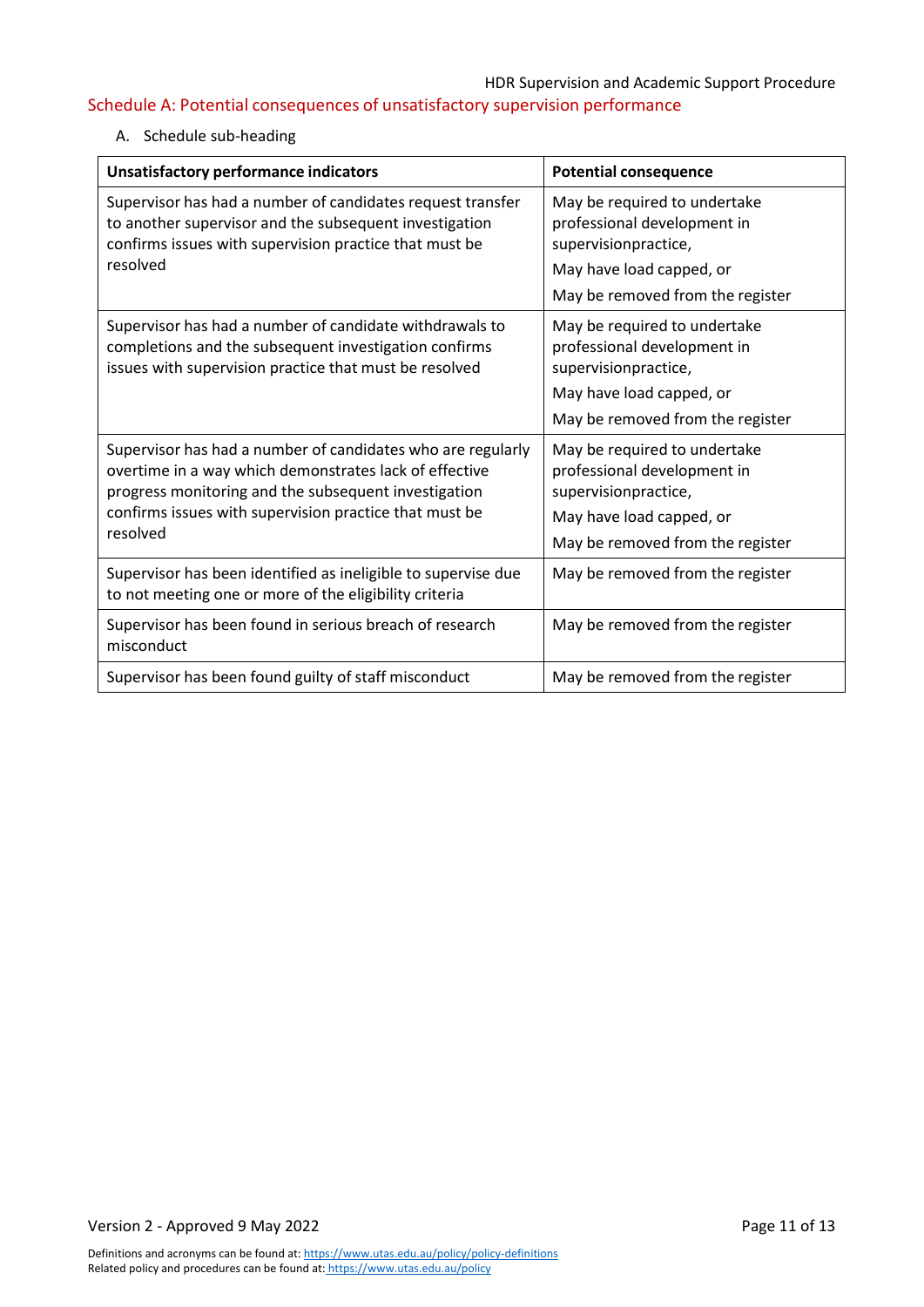| <b>Category of Conflict</b>             | <b>Type of Conflict</b>                                                                                                                                                                                | <b>Level of Conflict</b> |
|-----------------------------------------|--------------------------------------------------------------------------------------------------------------------------------------------------------------------------------------------------------|--------------------------|
|                                         | • Supervisor has employed the candidate or been employed by<br>the candidate within the last five years                                                                                                | Minor                    |
| Working relationship                    | • Supervisor is the direct line manager of the candidate (or vice<br>versa)                                                                                                                            | Major                    |
|                                         | • Supervisor is in negotiation to directly employ or be employed<br>by the candidate                                                                                                                   | Major                    |
|                                         | • Supervisor is a relative of the candidate                                                                                                                                                            | Major                    |
|                                         | • Supervisor is a friend / associate / mentor of the candidate                                                                                                                                         | Minor                    |
| Personal relationship                   | • Supervisor and the candidate have an existing or previous<br>emotional relationship of de facto, are co-residents or are<br>members of a common household                                            | Major                    |
|                                         | • Supervisor is or was married to the candidate                                                                                                                                                        | Major                    |
| Legal relationship                      | • Supervisor is legally family to the candidate (eg a stepfather,<br>sister-in-law etc)                                                                                                                | Major                    |
|                                         | • Supervisor is either a legal guardian or dependent of the<br>candidate or has power of attorney for the candidate                                                                                    | Major                    |
|                                         | • Supervisor is currently in or has had a business relationship with<br>the candidate in the last five years (eg a partner in a small<br>business)                                                     | Major                    |
| Business, professional<br>and/or social | • Supervisor is in a social relationship with the candidate, such as<br>co-Trustees of a Will or godparent                                                                                             | Major                    |
| relationship                            | • Supervisor has a current professional relationship with the<br>candidate, such as shared membership of a Board or<br>Committee (including editorial and grant decision boards) with<br>the candidate | Minor                    |

### <span id="page-11-0"></span>**A.** Conflict of interest with the candidate